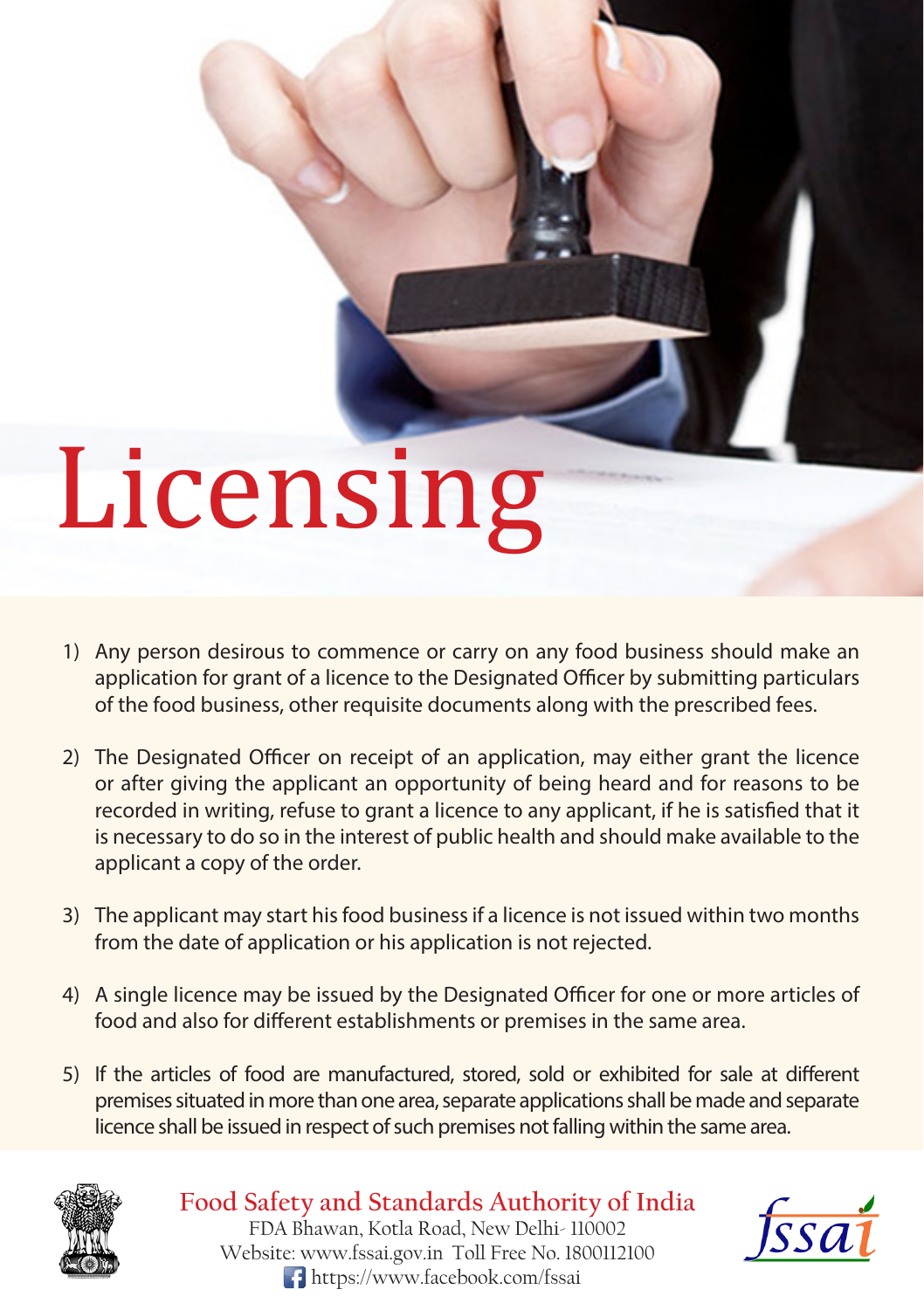- Food Business Operator can appeal to the Commissioner of Food Safety against the 6) order of rejection for the grant of licence.
- 7) A licence shall be in force for such a period as specified by regulations unless it is suspended or cancelled. An application for renewal of licence has to be made before the expiry of the validity period and the licence shall continue to be in force until orders are passed on the application.
- The licence has the provision for the benefit of the deceased personal representative 8) or any other member of his family, until the expiry of
	- a) The period of three months beginning with his death; or
	- b) Such longer period as the Designated Officer may allow.

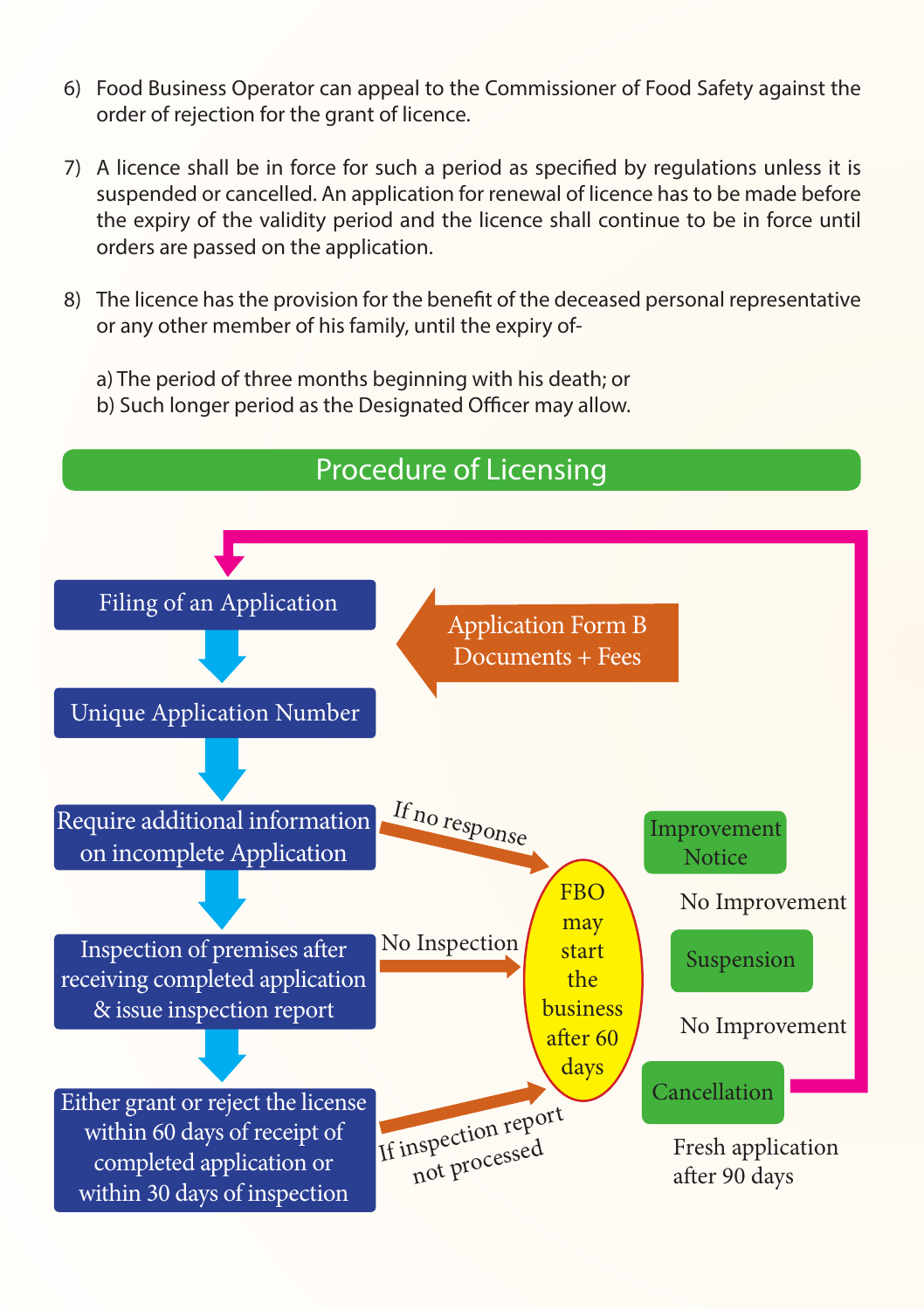## List of Food Businesses falling under the purview of Central Licensing Authority SCHEDULE-1

- Dairy units including milk chilling units equipped to handle or process more than 50 thousand litres of liquid milk/day or 2500 MT of milk solid per annum i.
- ii. Vegetable oil processing units and units producing vegetable oil by the process of solvent extraction and refineries including oil expeller unit having installed capacity of more than 2 MT per day
- iii. All slaughter houses equipped to slaughter more than 50 large animals or 150 or more small animals including sheep and goats or 1000 or more poultry birds per day
- Meat processing units equipped to handle or process more than 500 kg of meat per iv. day or 150 MT per annum
- v. All food processing units other than mentioned under (i) to (iv) including re-labellers and re-packers having installed capacity of more than 2 MT/day except grains, cereals and pulses milling units
- vi. 100 % Export Oriented Units
- vii. All Importers importing food items for commercial use
- viii. All Food Business Operators manufacturing any article of Food ingredients or substances or using technologies or processes or combination thereof whose safety has not been established through these regulations or which do not have a history of safe use or food containing ingredients which are being introduced for the first time into the country. (They need to apply for product approval at FSSAI HQ separately before applying for license)
- ix. FBOs operating in two or more states as per their capacity/turnover required for central licensing
- Other Food Business Operators (storage, distributors, wholesalers, retailers, etc. and x. hotel establishments including 5 stars and above)
- Food catering services in establishments and units under Central Government xi. Agencies like Railways, Air and Airport, Seaport, Defence, etc.